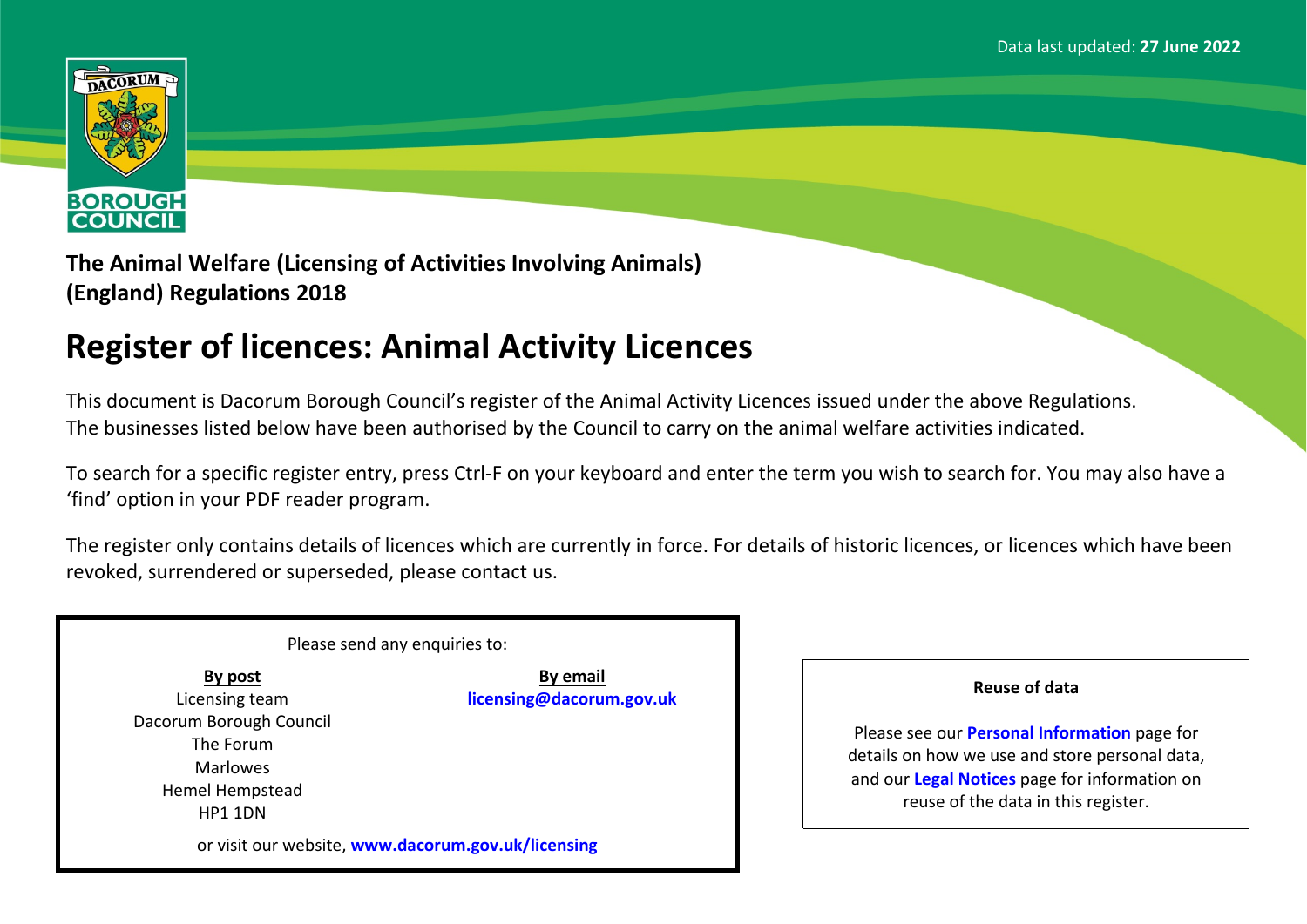## Page 2<br>Page 2<br>Register of licences: Animal Activity Licences Register of licences: Animal Activity Licences

|                   |                                                                                    |                        |                                                |                            |                      |                                   | Activities authorised by licence: See note 2    |                                  |                             |                                            |                             |                               |                                   |                                          |
|-------------------|------------------------------------------------------------------------------------|------------------------|------------------------------------------------|----------------------------|----------------------|-----------------------------------|-------------------------------------------------|----------------------------------|-----------------------------|--------------------------------------------|-----------------------------|-------------------------------|-----------------------------------|------------------------------------------|
| Licence<br>number | <b>Premises</b>                                                                    | <b>Licence expires</b> | <b>Star rating</b><br>(out of 5)<br>See note 1 | Selling animals<br>as pets | <b>Boarding cats</b> | <b>Boarding dogs</b><br>(kennels) | Boarding dogs<br>(home boarding -<br>day/night) | <b>Commercial</b><br>dog daycare | Hiring horses for<br>riding | <b>Hiring horses for</b><br>riding tuition | Dog breeding<br>(3+litters) | Dog breeding<br>as a business | Exhibiting animals<br>to audience | <b>Exhibiting animals</b><br>for filming |
| <b>M047502</b>    | Dog Days<br><b>Tring</b><br>Hertfordshire                                          | 23 September 2022      | $5\star$                                       |                            |                      |                                   |                                                 | $\checkmark$                     |                             |                                            |                             |                               |                                   |                                          |
| M048761           | <b>Kings Langley Riding School</b><br><b>Kings Langley</b><br>Hertfordshire        | <b>6 August 2022</b>   | $5\star$                                       |                            |                      |                                   |                                                 |                                  |                             | $\checkmark$                               |                             |                               |                                   |                                          |
| M048884           | Honeyfitz<br><b>Tring</b><br>Hertfordshire                                         | 1 September 2022       | $5\star$                                       | $\checkmark$               |                      |                                   |                                                 | $\checkmark$                     |                             |                                            |                             | $\checkmark$                  |                                   |                                          |
| M050669           | <b>Longcroft Luxury Cat Hotel</b><br><b>Tring</b><br><b>Tring</b><br>Hertfordshire | 10 March 2023          | $5\star$                                       |                            | $\checkmark$         |                                   |                                                 |                                  |                             |                                            |                             |                               |                                   |                                          |
| M050721           | <b>Pets at Home</b><br><b>Hemel Hempstead</b><br><b>Hertfordshire</b>              | 11 March 2023          | $\mathbf{0} \star$                             |                            |                      |                                   |                                                 |                                  |                             |                                            |                             |                               | $\checkmark$                      |                                          |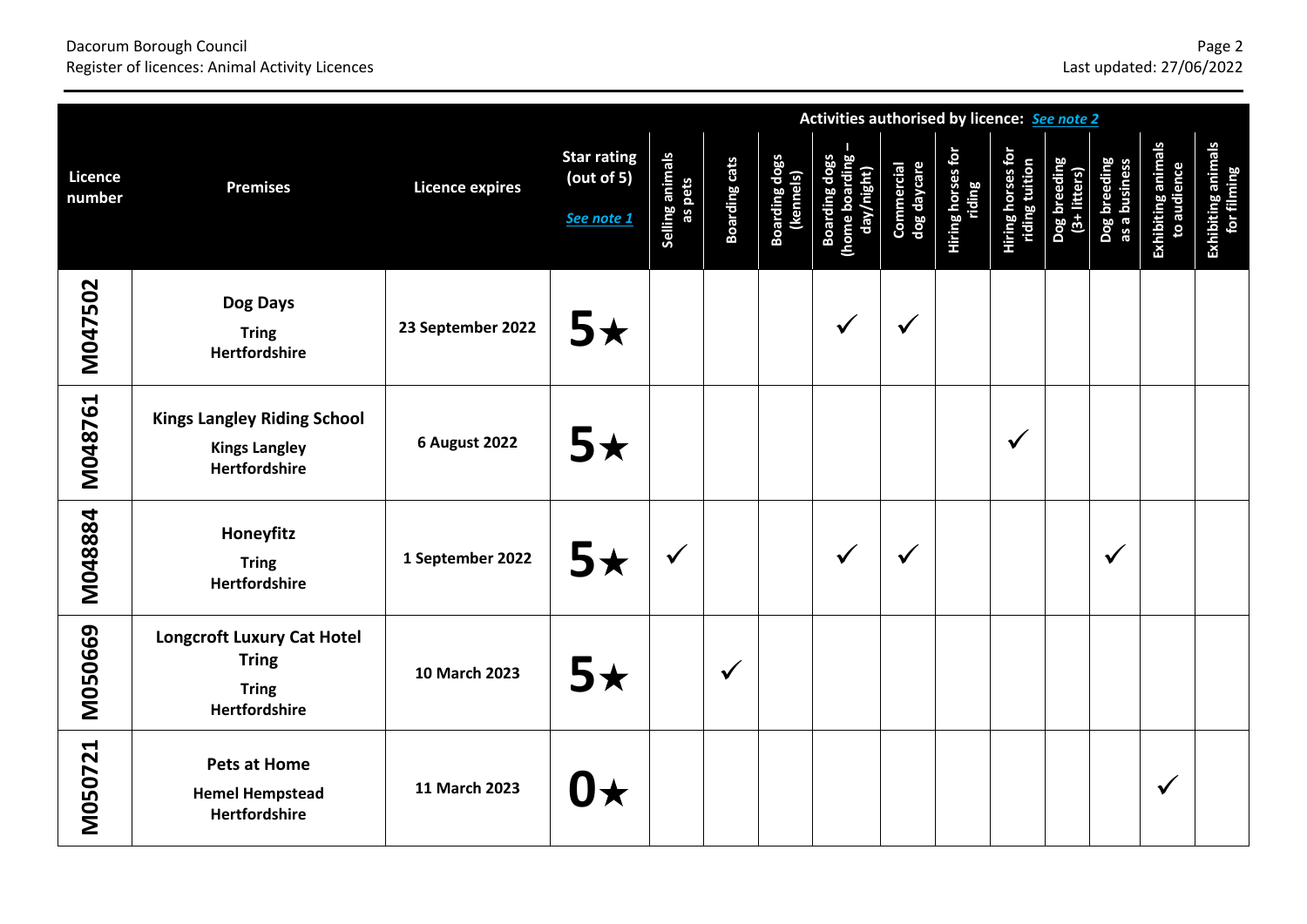#### Page 3<br>
Page 3<br>
Register of licences: Animal Activity Licences Register of licences: Animal Activity Licences

|                   |                                                                                                         |                        |                                                |                            |                      |                                   | Activities authorised by licence: See note 2    |                          |                             |                                            |                               |                               |                                   |                                   |
|-------------------|---------------------------------------------------------------------------------------------------------|------------------------|------------------------------------------------|----------------------------|----------------------|-----------------------------------|-------------------------------------------------|--------------------------|-----------------------------|--------------------------------------------|-------------------------------|-------------------------------|-----------------------------------|-----------------------------------|
| Licence<br>number | <b>Premises</b>                                                                                         | <b>Licence expires</b> | <b>Star rating</b><br>(out of 5)<br>See note 1 | Selling animals<br>as pets | <b>Boarding cats</b> | <b>Boarding dogs</b><br>(kennels) | Boarding dogs<br>(home boarding -<br>day/night) | Commercial<br>dog daycar | Hiring horses for<br>riding | <b>Hiring horses for</b><br>riding tuition | Dog breeding<br>$(3 + 1)$ itt | Dog breeding<br>as a business | Exhibiting animals<br>to audience | Exhibiting animals<br>for filming |
| M050740           | <b>Olivers Equestrian</b><br><b>Markyate</b><br><b>St Albans</b>                                        | <b>27 August 2022</b>  | $4\star$                                       |                            |                      |                                   |                                                 |                          |                             | $\checkmark$                               |                               |                               |                                   |                                   |
| M051173           | <b>Auntie Kelz Dog Home</b><br><b>Boarder and Day Creche</b><br><b>Hemel Hempstead</b><br>Hertfordshire | <b>26 August 2022</b>  | 4★                                             |                            |                      |                                   |                                                 |                          |                             |                                            |                               |                               |                                   |                                   |
| <b>M051211</b>    | <b>Grooming Boutique</b><br><b>Hemel Hempstead</b><br>Hertfordshire                                     | <b>27 August 2022</b>  | $3\star$                                       |                            |                      |                                   |                                                 |                          |                             |                                            |                               |                               |                                   |                                   |
| <b>M051298</b>    | <b>Dammersey Dinky Dogs</b><br><b>Markyate</b><br><b>St Albans</b>                                      | 4 October 2022         | $4\star$                                       |                            |                      |                                   |                                                 |                          |                             |                                            |                               |                               |                                   |                                   |
| <b>M051444</b>    | <b>Old Town Riding School</b><br><b>Hemel Hempstead</b><br>Hertfordshire                                | 2 November 2022        |                                                |                            |                      |                                   |                                                 |                          | $\checkmark$                | V                                          |                               |                               |                                   |                                   |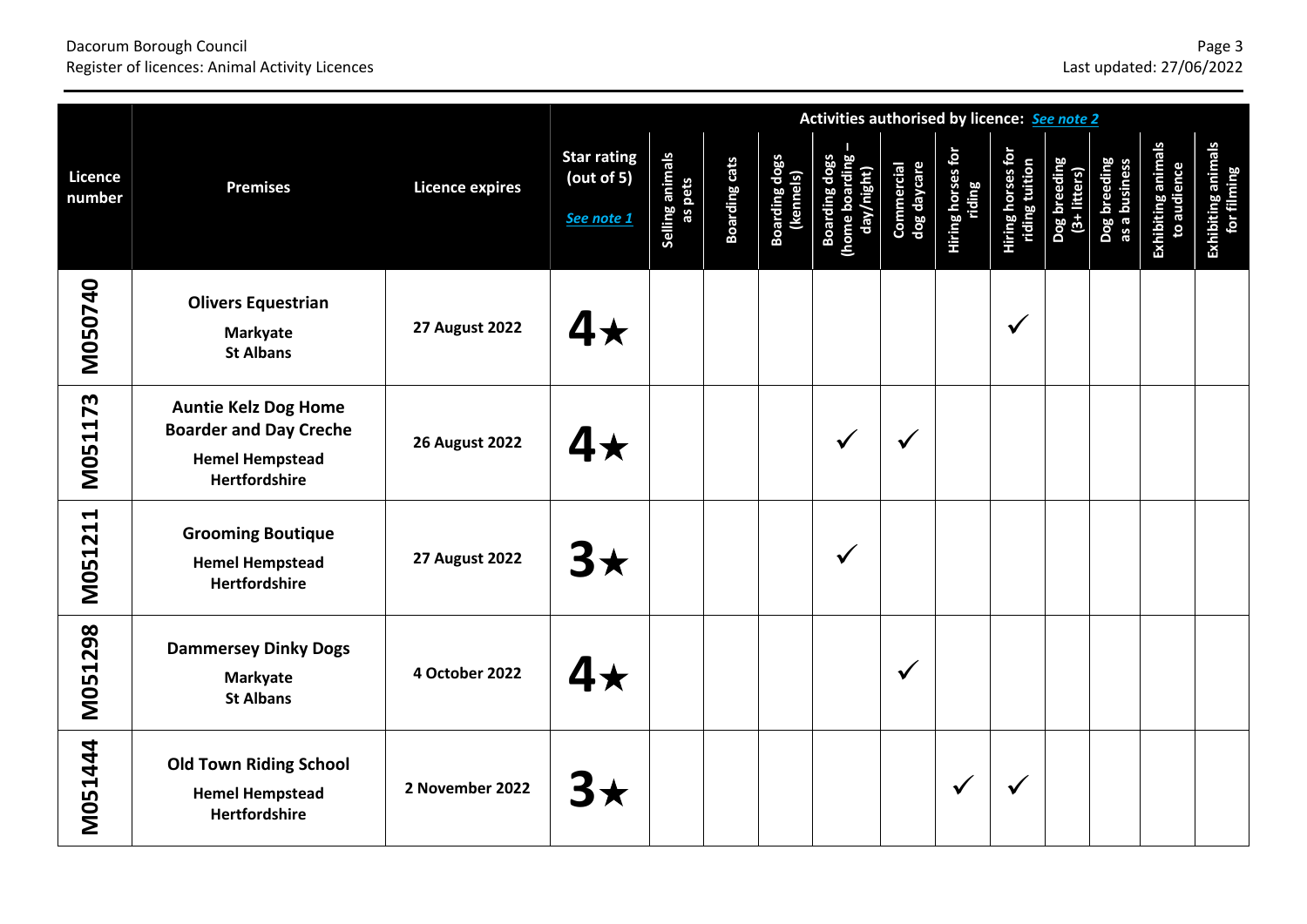#### Page 4<br>
Dacorum Borough Council Page 4<br>
Register of licences: Animal Activity Licences Register of licences: Animal Activity Licences

|                          |                                                                                   |                        |                                                |                            |                      |                            | Activities authorised by licence: See note 2    |                          |                             |                                     |                             |                               |                                          |                                   |
|--------------------------|-----------------------------------------------------------------------------------|------------------------|------------------------------------------------|----------------------------|----------------------|----------------------------|-------------------------------------------------|--------------------------|-----------------------------|-------------------------------------|-----------------------------|-------------------------------|------------------------------------------|-----------------------------------|
| <b>Licence</b><br>number | <b>Premises</b>                                                                   | <b>Licence expires</b> | <b>Star rating</b><br>(out of 5)<br>See note 1 | Selling animals<br>as pets | <b>Boarding cats</b> | Boarding dogs<br>(kennels) | Boarding dogs<br>(home boarding -<br>day/night) | Commercial<br>dog daycar | Hiring horses for<br>riding | Hiring horses for<br>riding tuition | Dog breeding<br>$(3 +$ litt | Dog breeding<br>as a business | <b>Exhibiting animals</b><br>to audience | Exhibiting animals<br>for filming |
| <b>M051761</b>           | <b>Greenfields Boarding Cattery</b><br><b>Markyate</b><br><b>St Albans, Herts</b> | 31 December 2022       | $3\star$                                       |                            |                      |                            |                                                 |                          |                             |                                     |                             |                               |                                          |                                   |
| M051763                  | <b>Pet Relief</b><br><b>Hemel Hempstead</b><br><b>Hertfordshire</b>               | 31 December 2023       | 5★                                             |                            |                      |                            | √                                               |                          |                             |                                     |                             |                               |                                          |                                   |
| <b>M051781</b>           | <b>Hounds of Hertfordshire</b><br><b>Hemel Hempstead</b><br><b>Hertfordshire</b>  | 15 December 2022       | $\mathbf{3} \star$                             |                            |                      |                            |                                                 |                          |                             |                                     |                             |                               |                                          |                                   |
| M051905                  | <b>Mrs Loraine Glover</b><br><b>Berkhamsted</b><br><b>Hertfordshire</b>           | <b>20 January 2024</b> | $5\star$                                       |                            |                      |                            |                                                 |                          |                             |                                     |                             |                               |                                          |                                   |
| <b>M052129</b>           | <b>Yappy Campers</b><br><b>Hemel Hempstead</b><br><b>Hertfordshire</b>            | 17 March 2023          | 3★                                             |                            |                      |                            |                                                 |                          |                             |                                     |                             |                               |                                          |                                   |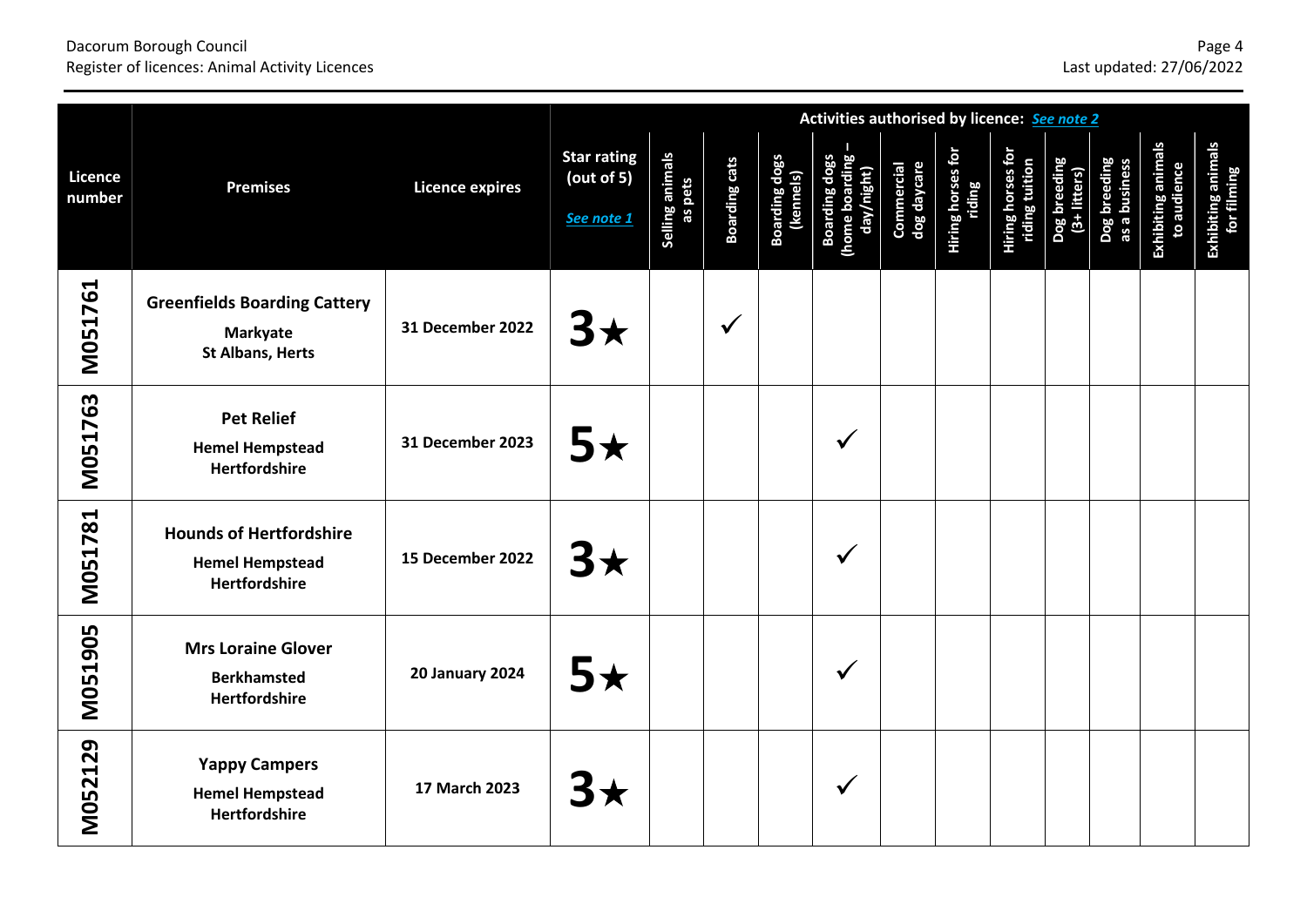#### Page 5<br>
Dacorum Borough Council Page 5<br>
Register of licences: Animal Activity Licences Register of licences: Animal Activity Licences

|                          |                                                                         |                        |                                                |                            |                      |                            | Activities authorised by licence: See note 2    |                          |                             |                                            |                                |                           |                                   |                                   |
|--------------------------|-------------------------------------------------------------------------|------------------------|------------------------------------------------|----------------------------|----------------------|----------------------------|-------------------------------------------------|--------------------------|-----------------------------|--------------------------------------------|--------------------------------|---------------------------|-----------------------------------|-----------------------------------|
| <b>Licence</b><br>number | <b>Premises</b>                                                         | <b>Licence expires</b> | <b>Star rating</b><br>(out of 5)<br>See note 1 | Selling animals<br>as pets | <b>Boarding cats</b> | Boarding dogs<br>(kennels) | Boarding dogs<br>(home boarding -<br>day/night) | Commercial<br>dog daycar | Hiring horses for<br>riding | <b>Hiring horses for</b><br>riding tuition | Dog breeding<br>$(3 + litres)$ | Dog breedin<br>as a busin | Exhibiting animals<br>to audience | Exhibiting animals<br>for filming |
| M052149                  | P & H Tail Trails<br><b>Flamstead</b><br><b>St Albans, Herts</b>        | 13 April 2024          | $5\star$                                       |                            |                      |                            | √                                               |                          |                             |                                            |                                |                           |                                   |                                   |
| M052161                  | <b>Must Love Dogs</b><br>Chipperfield<br><b>Kings Langley</b>           | 31 March 2024          | $5\star$                                       |                            |                      |                            | √                                               |                          |                             |                                            |                                |                           |                                   |                                   |
| <b>M052190</b>           | <b>J&amp;CK9</b><br><b>Kings Langley</b><br><b>Hertfordshire</b>        | 30 March 2023          | $4\star$                                       |                            |                      |                            |                                                 | √                        |                             |                                            |                                |                           |                                   |                                   |
| M052246                  | <b>JoJo and Penny</b><br><b>Hemel Hempstead</b><br><b>Hertfordshire</b> | 12 May 2023            | 4★                                             |                            |                      |                            |                                                 |                          |                             |                                            |                                |                           |                                   |                                   |
| M052364                  | Who Let the Dogs Out<br><b>Hemel Hempstead</b><br><b>Hertfordshire</b>  | 28 April 2023          |                                                |                            |                      |                            |                                                 |                          |                             |                                            |                                |                           |                                   |                                   |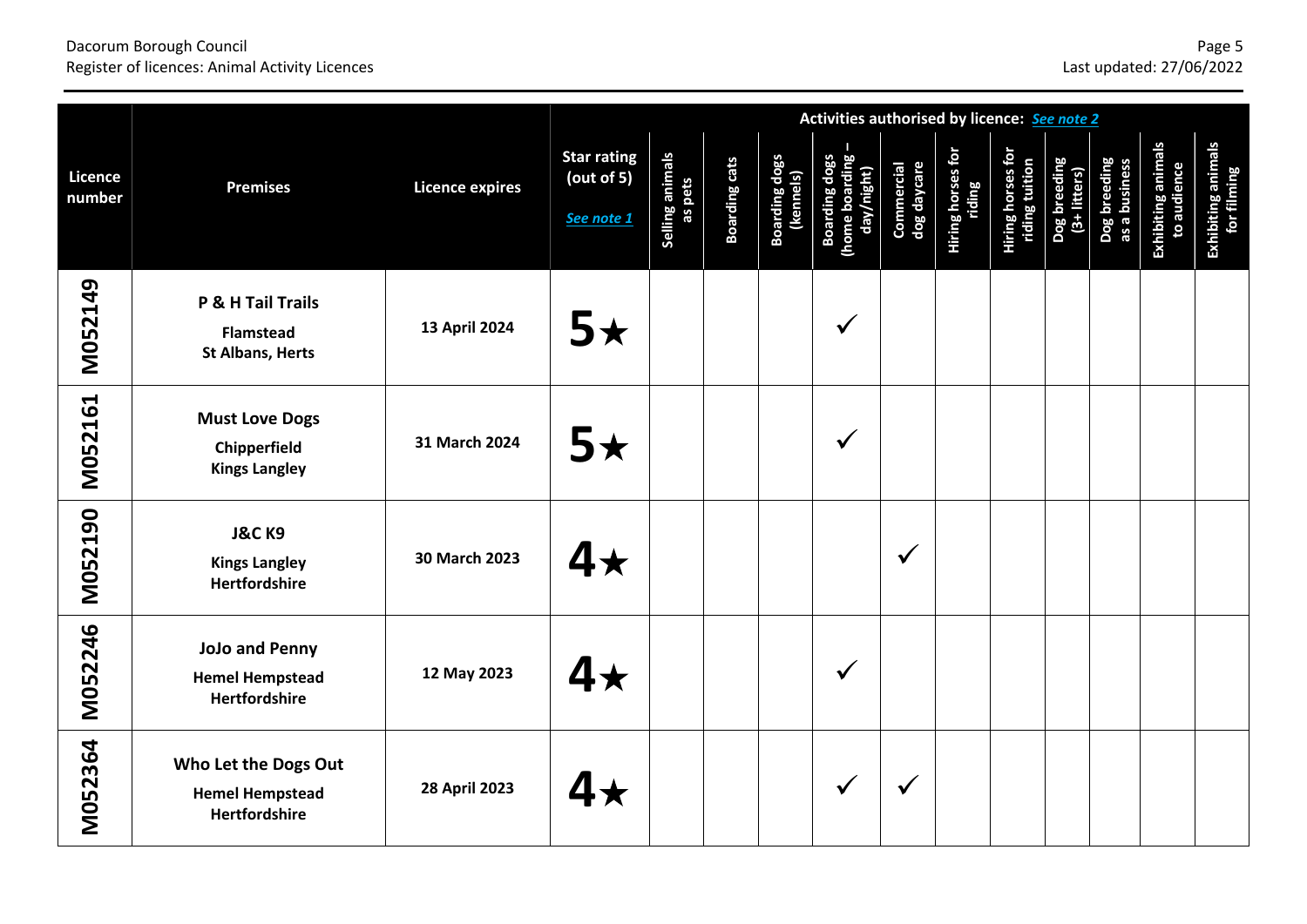#### Page 6<br>
Page 6<br>
Register of licences: Animal Activity Licences Register of licences: Animal Activity Licences

|                   |                                                                                |                        |                                                |                            |                      |                                   | Activities authorised by licence: See note 2  |                           |                             |                                            |                               |                               |                                   |                                   |
|-------------------|--------------------------------------------------------------------------------|------------------------|------------------------------------------------|----------------------------|----------------------|-----------------------------------|-----------------------------------------------|---------------------------|-----------------------------|--------------------------------------------|-------------------------------|-------------------------------|-----------------------------------|-----------------------------------|
| Licence<br>number | <b>Premises</b>                                                                | <b>Licence expires</b> | <b>Star rating</b><br>(out of 5)<br>See note 1 | Selling animals<br>as pets | <b>Boarding cats</b> | <b>Boarding dogs</b><br>(kennels) | Boarding dogs<br>(home boarding<br>day/night) | Commercial<br>dog daycare | Hiring horses for<br>riding | <b>Hiring horses for</b><br>riding tuition | Dog breeding<br>$(3 +$ litter | Dog breeding<br>as a business | Exhibiting animals<br>to audience | Exhibiting animals<br>for filming |
| <b>M052452</b>    | <b>Pampered Pet Services</b><br><b>Hemel Hempstead</b><br><b>Hertfordshire</b> | 23 May 2023            | $3\star$                                       |                            |                      |                                   |                                               |                           |                             |                                            |                               |                               |                                   |                                   |
| <b>M052481</b>    | <b>Wags and Walks</b><br><b>Berkhamsted</b><br><b>Hertfordshire</b>            | 24 May 2023            | $3\star$                                       |                            |                      |                                   |                                               |                           |                             |                                            |                               |                               |                                   |                                   |
| M053007           | <b>Leading the Way Pets</b><br>Chipperfield<br><b>Kings Langley</b>            | 8 September 2023       | $3\star$                                       |                            |                      |                                   |                                               |                           |                             |                                            |                               |                               |                                   |                                   |
| M053022           | <b>Happy Paws</b><br><b>Berkhamsted</b><br><b>Hertfordshire</b>                | 6 September 2022       | $2\star$                                       |                            |                      |                                   |                                               |                           |                             |                                            |                               |                               |                                   |                                   |
| M053025           | <b>Saunders Strolls</b><br><b>Hemel Hempstead</b><br><b>Hertfordshire</b>      | 4 October 2023         |                                                |                            |                      |                                   |                                               |                           |                             |                                            |                               |                               |                                   |                                   |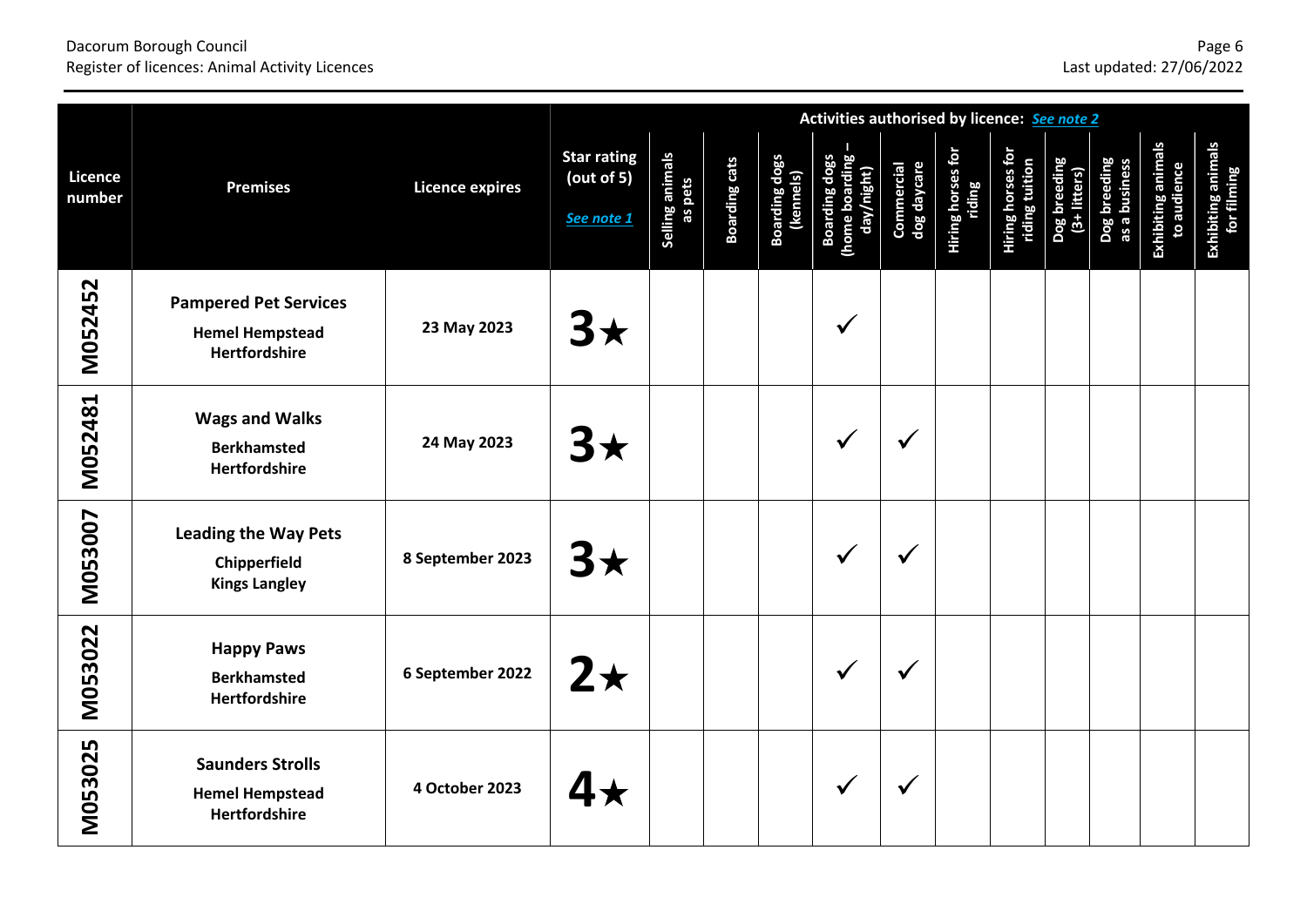#### Page 7<br>
Dacorum Borough Council Page 7<br>
Last updated: 27/06/2022 Register of licences: Animal Activity Licences

|                   |                                                                             |                         |                                                |                            |                      |                                   | Activities authorised by licence: See note 2 |                          |                             |                                            |                                         |                                    |                                   |                                   |
|-------------------|-----------------------------------------------------------------------------|-------------------------|------------------------------------------------|----------------------------|----------------------|-----------------------------------|----------------------------------------------|--------------------------|-----------------------------|--------------------------------------------|-----------------------------------------|------------------------------------|-----------------------------------|-----------------------------------|
| Licence<br>number | <b>Premises</b>                                                             | <b>Licence expires</b>  | <b>Star rating</b><br>(out of 5)<br>See note 1 | Selling animals<br>as pets | <b>Boarding cats</b> | <b>Boarding dogs</b><br>(kennels) | (home boarding<br>Boarding do<br>day/night)  | Commercia<br>dog daycare | Hiring horses for<br>riding | <b>Hiring horses for</b><br>riding tuition | Dog breeding<br>$\overline{\mathbf{3}}$ | edin<br>busi<br>Dog bre<br>as a bu | Exhibiting animals<br>to audience | Exhibiting animals<br>for filming |
| <b>M053252</b>    | <b>Pets at Home</b><br><b>Hemel Hempstead</b><br>Hertfordshire              | <b>31 December 2024</b> | $5\star$                                       | $\checkmark$               |                      |                                   |                                              |                          |                             |                                            |                                         |                                    |                                   |                                   |
| M053278           | <b>Pets Corner (UK) Limited</b><br><b>Bulbourne Road</b><br><b>Tring</b>    | 31 December 2024        | $5\star$                                       | $\checkmark$               |                      |                                   |                                              |                          |                             |                                            |                                         |                                    |                                   |                                   |
| M053295           | <b>Dotty Dog Days</b><br>Gubblecote<br><b>Tring</b>                         | 31 December 2024        | $5\star$                                       |                            |                      |                                   |                                              |                          |                             |                                            |                                         |                                    |                                   |                                   |
| M053318           | <b>Animaltastic Ltd</b><br><b>Hemel Hempstead</b><br>Hertfordshire          | 31 December 2024        | 5★                                             | $\checkmark$               |                      |                                   |                                              |                          |                             |                                            |                                         |                                    | √                                 |                                   |
| M053342           | <b>Hazel Corner Dog Hotel</b><br><b>Markyate</b><br><b>St Albans, Herts</b> | 31 December 2024        | $5\star$                                       |                            |                      | $\checkmark$                      |                                              |                          |                             |                                            |                                         |                                    |                                   |                                   |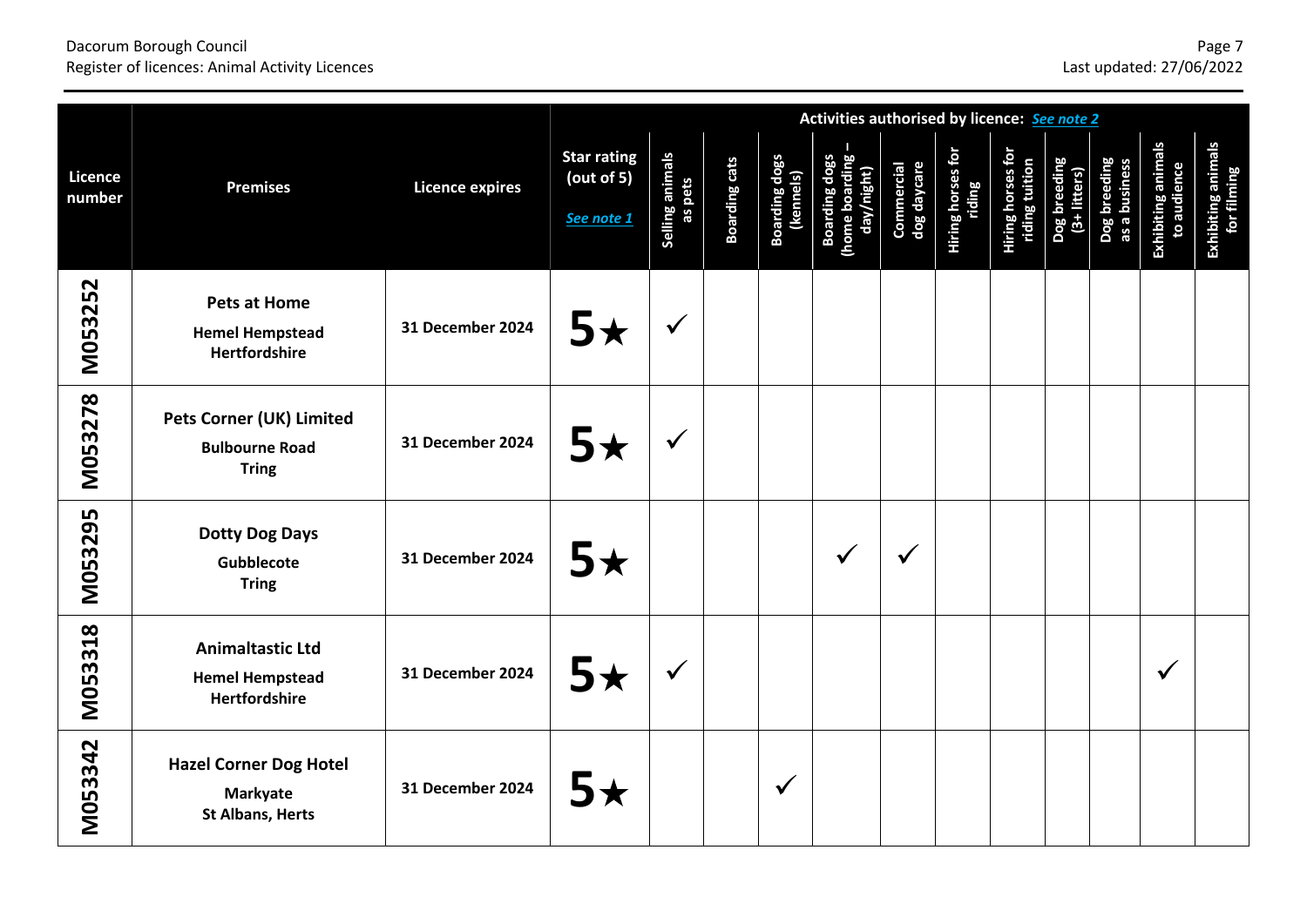### Page 8<br>
Dacorum Borough Council Page 8<br>
Register of licences: Animal Activity Licences Register of licences: Animal Activity Licences

|                   |                                                                                                               |                        |                                                |                            |                      |                                   | Activities authorised by licence: See note 2    |                          |                             |                                     |                              |                               |                                   |                                   |
|-------------------|---------------------------------------------------------------------------------------------------------------|------------------------|------------------------------------------------|----------------------------|----------------------|-----------------------------------|-------------------------------------------------|--------------------------|-----------------------------|-------------------------------------|------------------------------|-------------------------------|-----------------------------------|-----------------------------------|
| Licence<br>number | <b>Premises</b>                                                                                               | <b>Licence expires</b> | <b>Star rating</b><br>(out of 5)<br>See note 1 | Selling animals<br>as pets | <b>Boarding cats</b> | <b>Boarding dogs</b><br>(kennels) | Boarding dogs<br>(home boarding -<br>day/night) | Commercial<br>dog daycaı | Hiring horses for<br>riding | Hiring horses for<br>riding tuition | Dog breeding<br>(3+ litters) | Dog breeding<br>as a business | Exhibiting animals<br>to audience | Exhibiting animals<br>for filming |
| M053397           | <b>Buddies Doggy Day Care</b><br><b>Hemel Hempstead</b><br><b>Hertfordshire</b>                               | 31 December 2024       | $5\star$                                       |                            |                      |                                   |                                                 |                          |                             |                                     |                              |                               |                                   |                                   |
| M053409           | <b>Pilgrim Cottage Cattery</b><br>Chipperfield<br><b>Kings Langley</b>                                        | 31 December 2024       | $5\star$                                       |                            | v                    |                                   |                                                 |                          |                             |                                     |                              |                               |                                   |                                   |
| M053494           | <b>Deep Blue Aquatics</b><br><b>Water End</b><br><b>Hemel Hempstead</b>                                       | 31 December 2024       | 5★                                             | √                          |                      |                                   |                                                 |                          |                             |                                     |                              |                               |                                   |                                   |
| M053548           | <b>House of Little Paws</b><br><b>Hemel Hempstead</b><br><b>Hertfordshire</b>                                 | 31 December 2024       | $5\star$                                       |                            |                      |                                   |                                                 |                          |                             |                                     |                              |                               |                                   |                                   |
| M053576           | <b>Herts Countryside Dog</b><br><b>Walking and Day Care</b><br><b>Hemel Hempstead</b><br><b>Hertfordshire</b> | 31 December 2024       | 5★                                             |                            |                      |                                   |                                                 |                          |                             |                                     |                              |                               |                                   |                                   |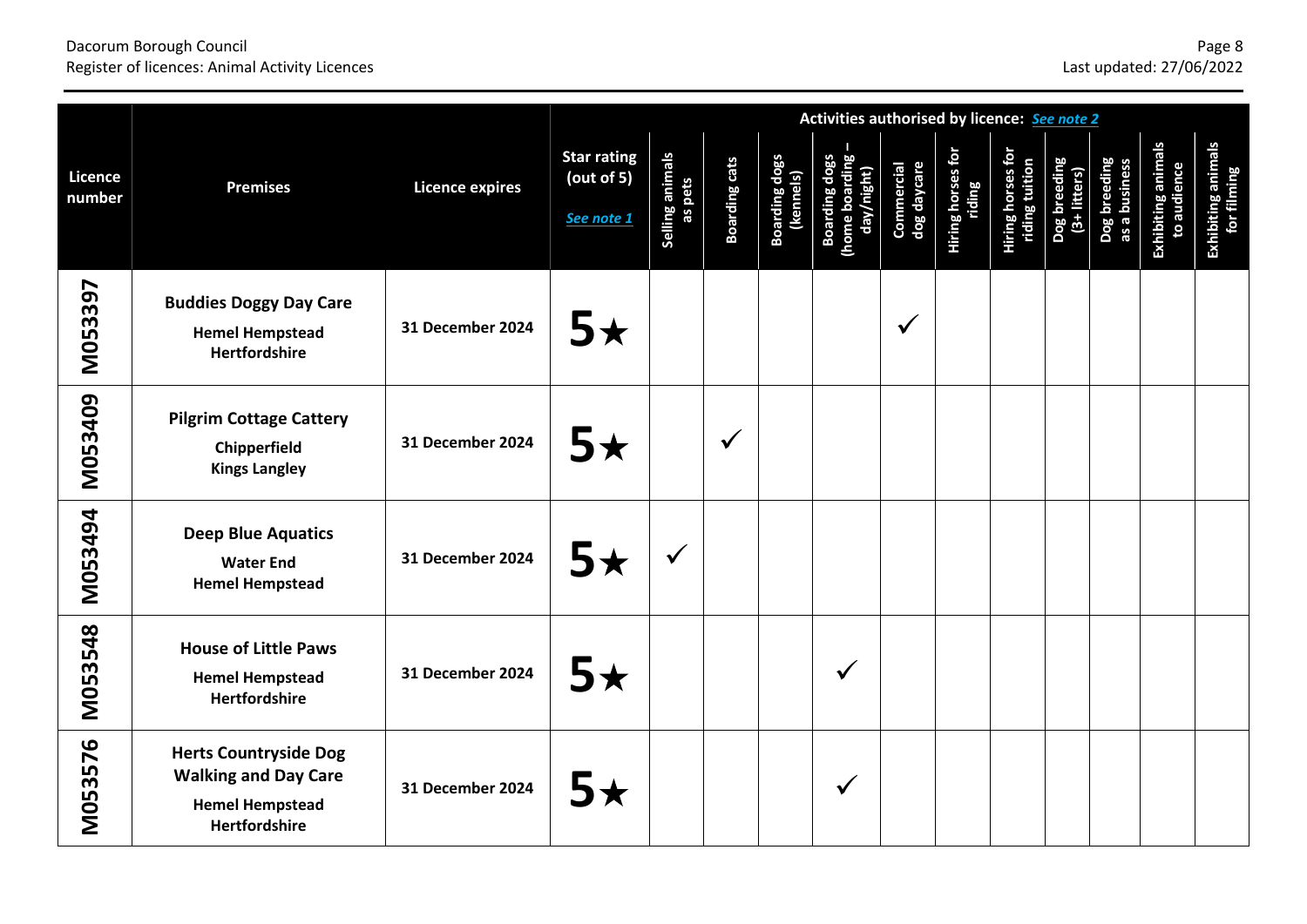### Page 9<br>
Dacorum Borough Council Page 9<br>
Last updated: 27/06/2022 Register of licences: Animal Activity Licences

|                   |                                                                               |                        |                                                |                            |                      |                                   | Activities authorised by licence: See note 2        |                           |                             |                                     |                              |                                      |                                   |                                   |
|-------------------|-------------------------------------------------------------------------------|------------------------|------------------------------------------------|----------------------------|----------------------|-----------------------------------|-----------------------------------------------------|---------------------------|-----------------------------|-------------------------------------|------------------------------|--------------------------------------|-----------------------------------|-----------------------------------|
| Licence<br>number | <b>Premises</b>                                                               | <b>Licence expires</b> | <b>Star rating</b><br>(out of 5)<br>See note 1 | Selling animals<br>as pets | <b>Boarding cats</b> | <b>Boarding dogs</b><br>(kennels) | (home boarding<br><b>Boarding dog</b><br>day/night) | Commercial<br>dog daycare | Hiring horses for<br>riding | Hiring horses for<br>riding tuition | Dog breeding<br>(3+ litters) | ading<br>Dog breedin<br>as a busines | Exhibiting animals<br>to audience | Exhibiting animals<br>for filming |
| M053598           | <b>Happy Hounds Berkhamsted</b><br><b>Berkhamsted</b><br><b>Hertfordshire</b> | 31 December 2024       | $5\star$                                       |                            |                      |                                   | √                                                   |                           |                             |                                     |                              |                                      |                                   |                                   |
| M053616           | Katie's Dog Care at Little<br>Woodend<br><b>Markyate</b><br><b>St Albans</b>  | 31 December 2024       | $5\star$                                       |                            |                      |                                   | ✓                                                   |                           |                             |                                     |                              |                                      |                                   |                                   |
| M053618           | <b>Happicats</b><br>Northchurch<br><b>Berkhamsted</b>                         | 9 January 2023         | $1\star$                                       |                            | $\checkmark$         |                                   |                                                     |                           |                             |                                     |                              |                                      |                                   |                                   |
| M053627           | <b>Barking Mand</b><br><b>Berkhamsted</b><br><b>Hertfordshire</b>             | 31 December 2024       | $5\star$                                       |                            |                      |                                   |                                                     |                           |                             |                                     |                              |                                      |                                   |                                   |
| M053634           | <b>Moore's Paws</b><br><b>Kings Langley</b><br><b>Hertfordshire</b>           | 31 December 2024       | $5\star$                                       |                            |                      |                                   | √                                                   |                           |                             |                                     |                              |                                      |                                   |                                   |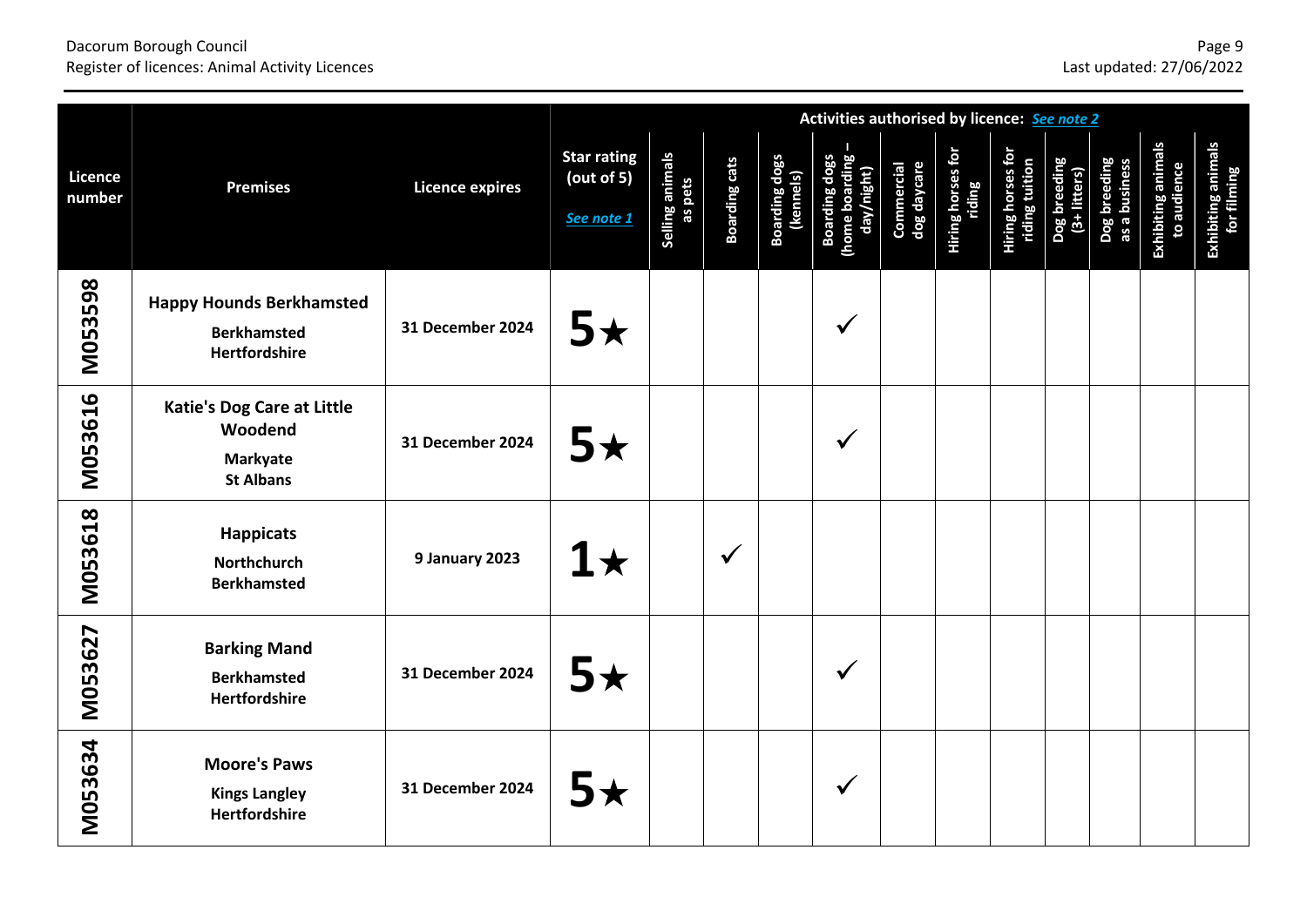#### Page 10<br>
Page 10<br>
Register of licences: Animal Activity Licences Register of licences: Animal Activity Licences

|                   |                                                                           |                        |                                                |                            |                      |                                   | Activities authorised by licence: See note 2    |                           |                             |                                            |                           |                               |                                   |                                   |
|-------------------|---------------------------------------------------------------------------|------------------------|------------------------------------------------|----------------------------|----------------------|-----------------------------------|-------------------------------------------------|---------------------------|-----------------------------|--------------------------------------------|---------------------------|-------------------------------|-----------------------------------|-----------------------------------|
| Licence<br>number | <b>Premises</b>                                                           | <b>Licence expires</b> | <b>Star rating</b><br>(out of 5)<br>See note 1 | Selling animals<br>as pets | <b>Boarding cats</b> | <b>Boarding dogs</b><br>(kennels) | Boarding dogs<br>(home boarding -<br>day/night) | Commercial<br>dog daycare | Hiring horses for<br>riding | <b>Hiring horses for</b><br>riding tuition | Dog breeding<br>$(3 + i)$ | Dog breeding<br>as a business | Exhibiting animals<br>to audience | Exhibiting animals<br>for filming |
| M053774           | <b>Pets At Their Best</b><br><b>Kings Langley</b><br><b>Hertfordshire</b> | 6 February 2025        | $5\star$                                       |                            |                      |                                   | ✓                                               |                           |                             |                                            |                           |                               |                                   |                                   |
| M053780           | <b>Village Groomers</b><br>Pepperstock<br>Luton, Herts                    | 6 February 2025        | $5\star$                                       |                            |                      |                                   |                                                 | $\checkmark$              |                             |                                            |                           |                               |                                   |                                   |
| M053830           | <b>C&amp;T Exotics</b><br><b>Bovingdon</b><br><b>Hemel Hempstead</b>      | 31 December 2023       | $\mathbf{3} \star$                             | $\checkmark$               |                      |                                   |                                                 |                           |                             |                                            |                           |                               |                                   |                                   |
| M053842           | Ameyzoo<br><b>Bovingdon</b><br><b>Hemel Hempstead</b>                     | 10 February 2025       | $0\star$                                       |                            |                      |                                   |                                                 |                           |                             |                                            |                           |                               | $\checkmark$                      |                                   |
| M053870           | <b>Handful of Hounds</b><br><b>Berkhamsted</b><br>Hertfordshire           | 16 March 2024          |                                                |                            |                      |                                   |                                                 |                           |                             |                                            |                           |                               |                                   |                                   |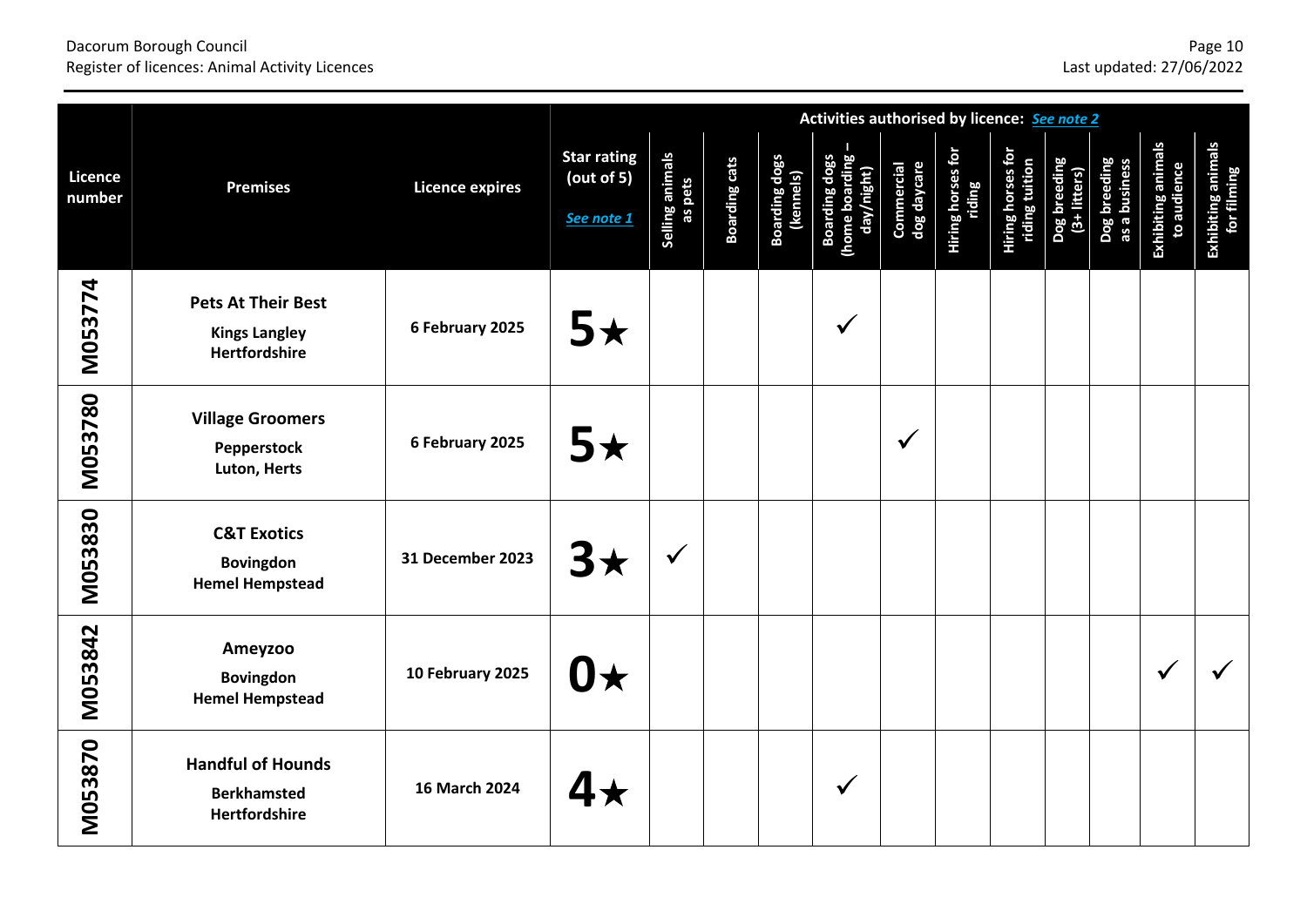## Page 11<br>
Page 11<br>
Register of licences: Animal Activity Licences Register of licences: Animal Activity Licences

|                          |                                                                                     | Activities authorised by licence: See note 2 |                                                |                            |                      |                                   |                                                 |                           |                             |                                            |                                            |                               |                                   |                                   |
|--------------------------|-------------------------------------------------------------------------------------|----------------------------------------------|------------------------------------------------|----------------------------|----------------------|-----------------------------------|-------------------------------------------------|---------------------------|-----------------------------|--------------------------------------------|--------------------------------------------|-------------------------------|-----------------------------------|-----------------------------------|
| <b>Licence</b><br>number | <b>Premises</b>                                                                     | <b>Licence expires</b>                       | <b>Star rating</b><br>(out of 5)<br>See note 1 | Selling animals<br>as pets | <b>Boarding cats</b> | <b>Boarding dogs</b><br>(kennels) | Boarding dogs<br>(home boarding -<br>day/night) | Commercial<br>dog daycare | Hiring horses for<br>riding | <b>Hiring horses for</b><br>riding tuition | Dog breeding<br>litters)<br>$\overline{1}$ | Dog breeding<br>as a business | Exhibiting animals<br>to audience | Exhibiting animals<br>for filming |
| M053888                  | <b>Doggybobs</b><br><b>Hemel Hempstead</b><br><b>Herts</b>                          | 24 April 2024                                | $4\star$                                       |                            |                      |                                   | ✔                                               |                           |                             |                                            |                                            |                               |                                   |                                   |
| M053943                  | <b>Old Town Support Service</b><br><b>Hemel Hempstead</b><br>Hertfordshire          | 9 March 2025                                 | $\mathbf{0} \star$                             |                            |                      |                                   |                                                 |                           |                             |                                            |                                            |                               | $\checkmark$                      |                                   |
| <b>M054020</b>           | <b>Cym Petcare</b><br><b>Tring</b><br><b>Herts</b>                                  | <b>31 December 2022</b>                      | $3\star$                                       |                            |                      |                                   | √                                               |                           |                             |                                            |                                            |                               |                                   |                                   |
| M054059                  | <b>Centre for Horseback Combat</b><br><b>Bridens Camp</b><br><b>Hemel Hempstead</b> | 25 March 2025                                | $5\star$                                       |                            |                      |                                   |                                                 |                           | ✔                           |                                            |                                            |                               |                                   |                                   |
| <b>M054538</b>           | <b>Happy Dogs</b><br><b>Kings Langley</b><br>Hertfordshire                          | 22 June 2024                                 |                                                |                            |                      |                                   |                                                 |                           |                             |                                            |                                            |                               |                                   |                                   |